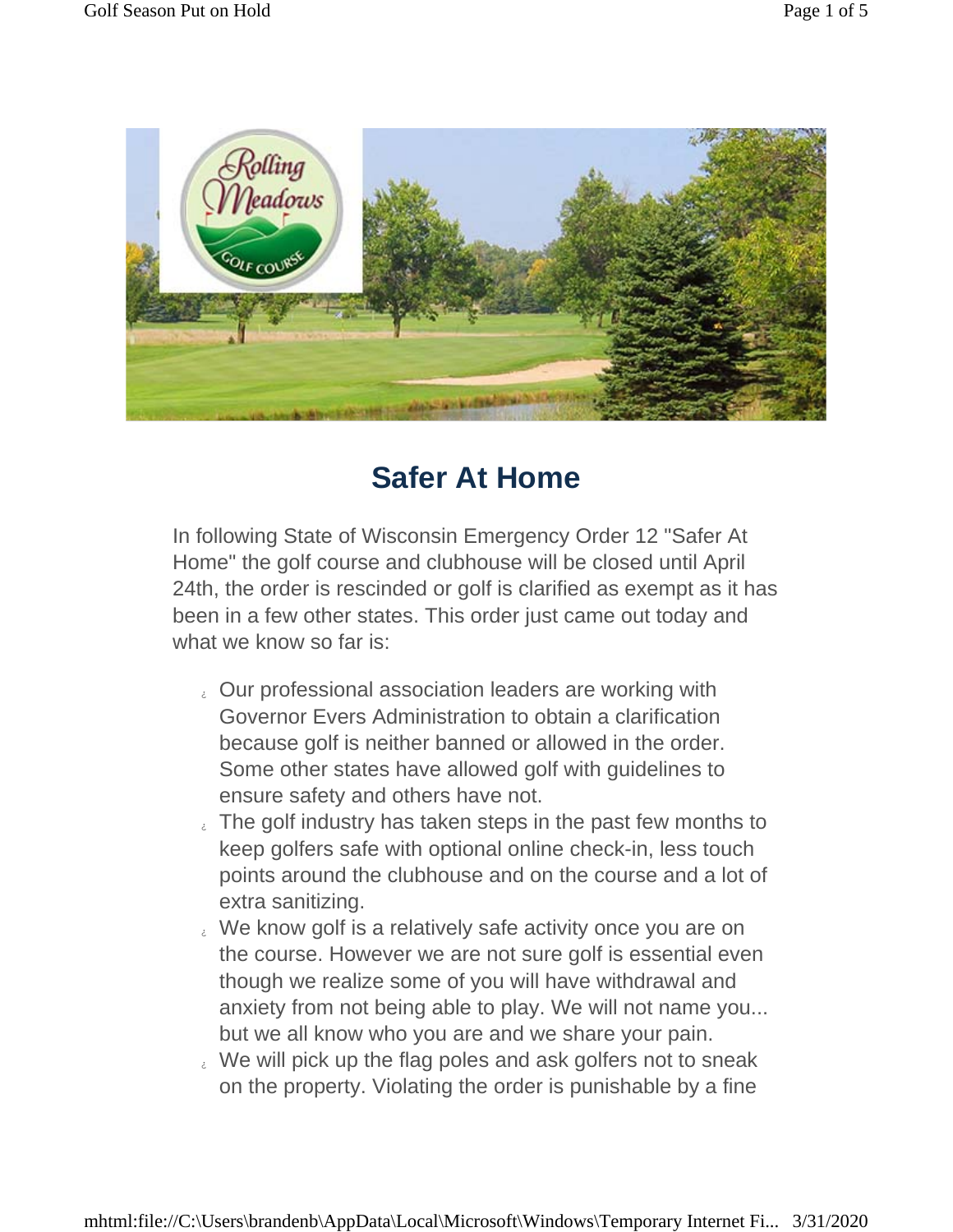of \$250 and/or 30 days in jail. We do not need trouble because you played, and we do not want you to get in trouble for playing.

 At this point we are able to maintain the property so the course will be ready for you when the shutdown is over. Fine turf cannot be ignored for a month or more and then be just instantly ready to go.

## **In The Meantime**

- **Stay safe and best wishes of good health to you and your family. Your health is more important than the game.**
- $\epsilon$  Remember to support the many restaurants that are offering takeout to keep their doors open and employees employed.
- **Our ONLINE STORE** is open 24/7 if you need a gift card or want to pay for your membership or punch cards so you are ready to go when the season starts back up.
- We will monitor the email and phones during the shutdown so feel free to contact us.
- LEAGUES: We are suggesting leagues use their schedule format and rules from 2019 and obtain their rosters through email so they are ready to roll when this is over. Our staff will be able to help you with this.
- Outings: We realize many of you are nervous about how this will effect your May and even June outings. Obviously know one knows what our immediate future holds. If you want to schedule a "tentative" replacement date we can help you with that.

## **Humor On The Links**

A friend of Henry's dies suddenly. A week later, he comes back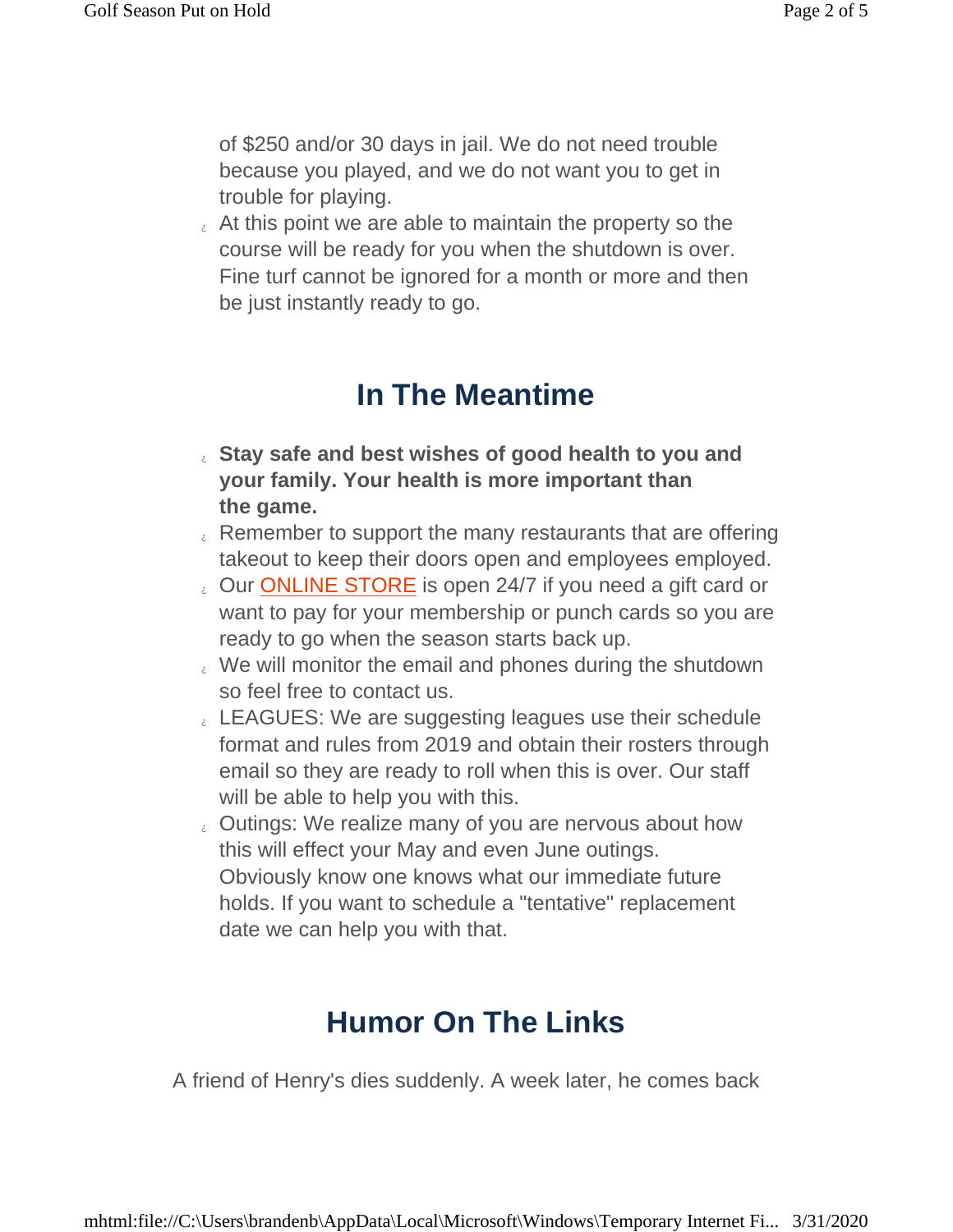to tell his friend how great Heaven is. "Henry," he says, "you won't believe it, but there is golf in Heaven."

"That is wonderful!" Henry replies.

"Don't be so thrilled," his friend tells him. "You have a tee-off time scheduled for Saturday."



## **The sun will set on this challenging time and rise to shine on a better day.**

Photo from July 3, 2019, Hole 14

Rolling Meadows Golf Course 560 W Rolling Meadows Golf Course EMAIL US 920-929-3735 WEBSITE

mhtml:file://C:\Users\brandenb\AppData\Local\Microsoft\Windows\Temporary Internet Fi... 3/31/2020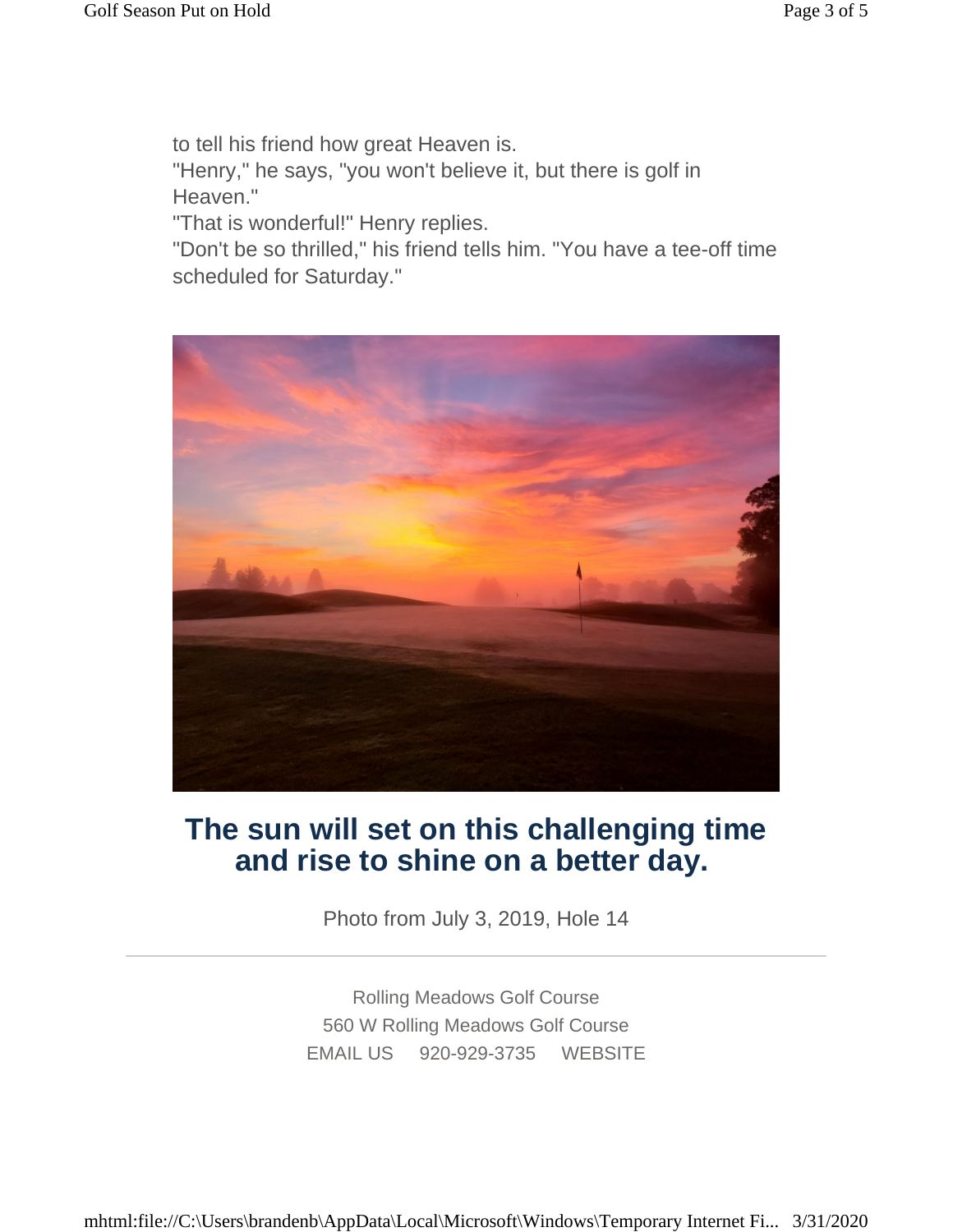unsubscribe from this list